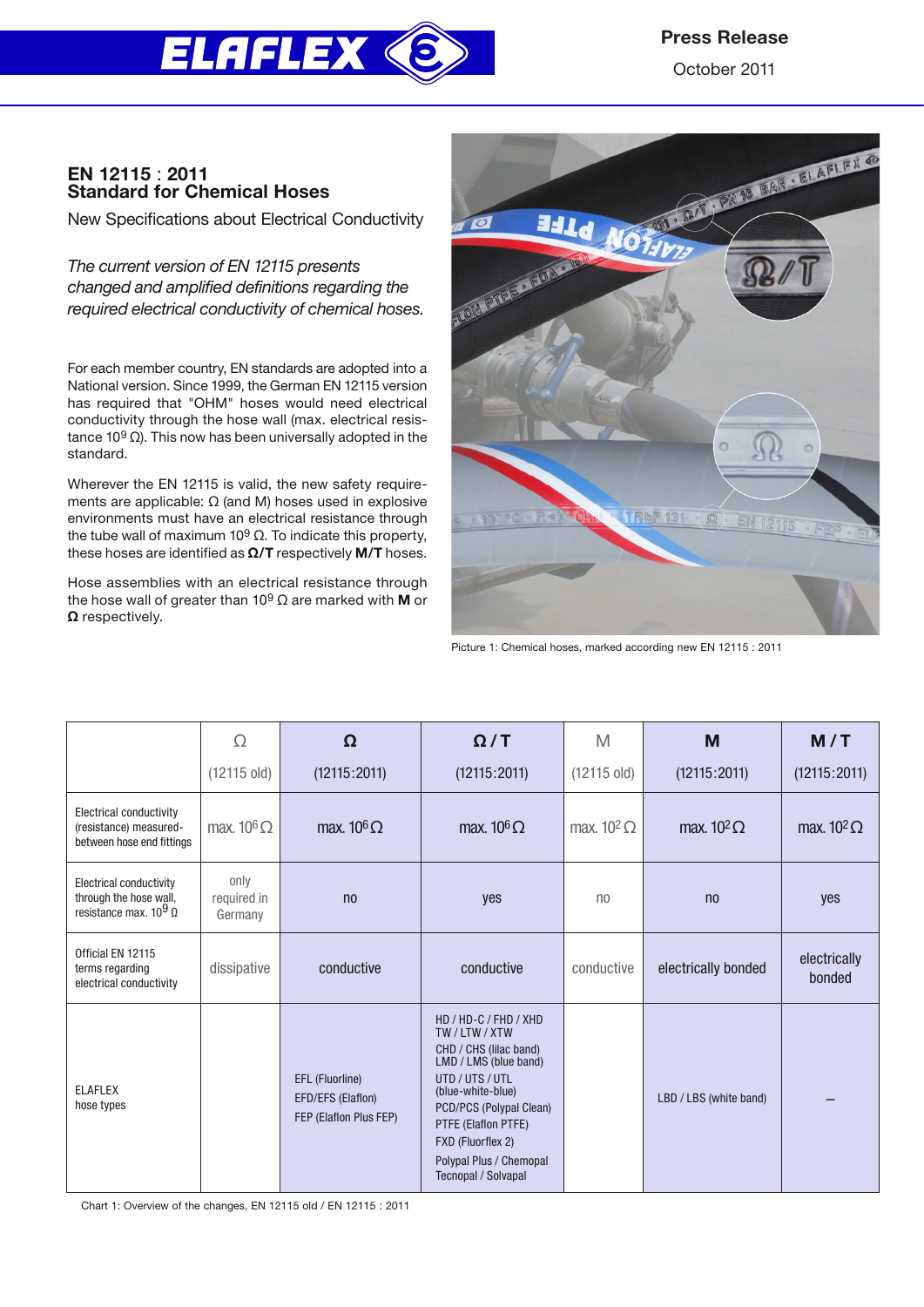

## Electrical conductivity of hose assemblies - Use in explosive environment

Hose assemblies can build up electrostatic energy, due to the medium passing through them, or due to e.g. pulling over the ground. If not dissipated, the charge can reach such a high energy level that for example coupling the hose might create a spark that brings an explosive mixture to ignite.

To avoid this dangerous situation, hoses used for liquids

- whose gases can form explosive mixtures and / or
- which are used in an explosive environment

have to conform to European and international regulations for their safe construction. An important constructional property is the electrical resistance between the hose end fittings.

When safety requirements are highest, EN 12115 : 2011 and IEC 60079-32-1 : 2011 (basis of EN 12115 regarding electrostatic safety) call for additional safety measures. This is i.e. the case if the hose assembly is used *entirely or to a major part* within an explosive environment (Ex zone). In this case, an electrical charge on the inner surface of the hose lining must be able to be safely dissipated through the hose wall (IEC 60079-32- 1 : 2011, 7.7.3.4). The resistance of the hose wall may not exceed  $10<sup>9</sup>$  Ω.

On the other hand, if a hose assembly is used under normal conditions (e. g. for filling a container where an Ex zone usually is confined to the coupling area only), the hose wall is not required to be electrically conductive (IEC 60079-32-1 : 2011, 7.7.3.4, Table 17).

| Ex Zones for Gases                   |                                                                                                                                                                                                             |                                                   |                                                 |  |  |  |
|--------------------------------------|-------------------------------------------------------------------------------------------------------------------------------------------------------------------------------------------------------------|---------------------------------------------------|-------------------------------------------------|--|--|--|
| Zone 0                               | An atmosphere where a mixture of air and flammable substances in the form of gas, vapour or mist is present frequently, continuously or for long periods.                                                   |                                                   |                                                 |  |  |  |
| Zone 1                               | An atmosphere where a mixture of air and flammable substances in the form of gas, vapour or mist is likely to occur in normal operation occasionally.                                                       |                                                   |                                                 |  |  |  |
| Zone 2                               | An atmosphere where a mixture of air and flammable substances in the form of gas, vapour or mist is not likely to occur in normal operation but, if it does occur,<br>will persist for only a short period. |                                                   |                                                 |  |  |  |
| <b>Examples for Explosion Groups</b> |                                                                                                                                                                                                             |                                                   |                                                 |  |  |  |
| <b>IIA</b>                           |                                                                                                                                                                                                             | <b>IIB</b>                                        | $II$                                            |  |  |  |
| - Acetone<br>- Benzene<br>- Toluene  |                                                                                                                                                                                                             | - Ethylene<br>- Ethylene oxide<br>- Diethyl ether | - Acetylene<br>- Hydrogen<br>- Carbon disulfide |  |  |  |

Chart 2: Ex Zones and Explosion Groups

## Guidelines for the selection of chemical hoses according EN 12115 : 2011

- $\Omega/T$  = For highest safety requirements. The complete hose assembly consists of electrically conductive rubber blends. Conductivity 10<sup>9</sup> Ω through the hose wall. Suitable for explosive mixtures inside, and for the use in hazardous areas (hose entirely or to a major part within an Ex zone). Suitable for media of explosion group higher than IIA (IIB or IIC). Also suitable for critical, non-conductive chemicals like toluene.
- $\Omega$  = High security due to conductive rubber mixtures. Suitable for normal use, for example as a filling hose for liquids of explosion group IIA. If the hose is only partially used in a hazardous area - e.g., the Ex zone is confined to the coupling area which is mostly the case - the use of an  $\Omega$  hose is admissable.
- $M/T$  = Principally this type can be used as  $\Omega/T$  hoses. However, contrary to  $\Omega$  and  $\Omega$ /T hose assemblies it must be considered that the electrical conductivity of M/T (and M) hoses is created by metallic conductors. The electrical connection within the tube is subject to high loads. In the worst case it can be broken. Regular monitoring of the conductivity is recommended. Further, the use of M/T (and M) hose assemblies should be avoided when so-called stray currents can be expected in the environment of the hose.
- $M =$  Suitable for normal use, for example as a filling hose for liquids of explosion group IIA, but this type is subject to the same restrictions as M/T hoses.